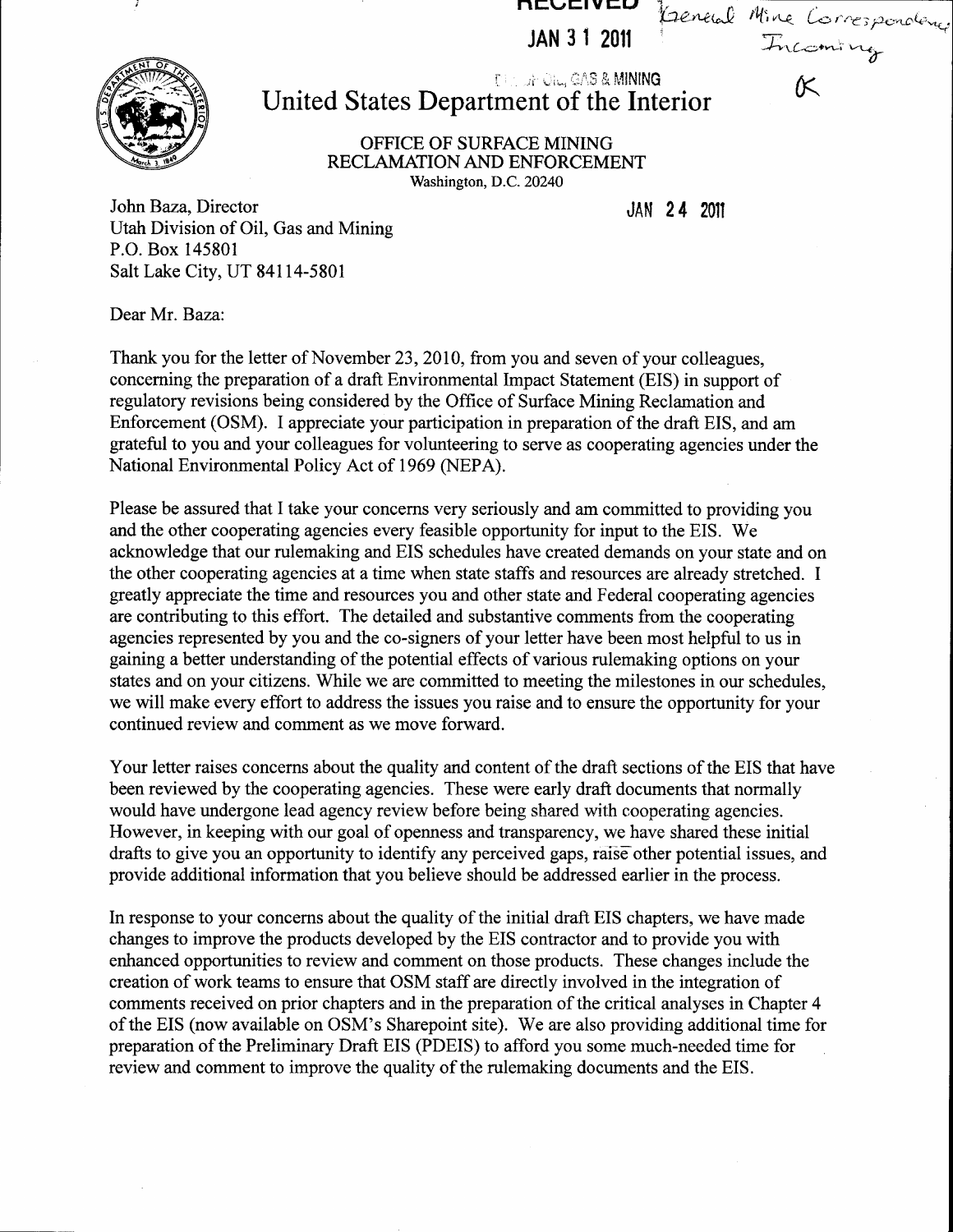On January 12, 2011, OSM emailed state cooperating agency personnel a new EIS schedule specifying the revised due dates for review and comment and follow-up discussion of comments on Chapter 4 and the PDEIS. Under the revised schedule, cooperating agencies have until January 26 to comment on Chapter 4, and OSM will hold follow-up discussions with the agencies via conference call on January 31. The revised schedule also provides cooperating agencies until March 7 to comment on the PDEIS, with follow-up discussions with OSM scheduled for March 10. We remain committed to a meaningful discussion of comments with the cooperating agencies; however, given the number and nature of comments received on previous chapters, and in light of the time constraints, we will need to focus on the most substantive and consequential issues during these discussions.

You also requested an opportunity to review the chapters of the EIS that we revised following your initial review. While we continue to work on those chapters, we are primarily focusing on Chapter 4 rather than completing a new version of previous chapters. We plan to provide revised versions of the earlier chapters as part of the PDEIS, which we expect to forward to you by February 24,2011, according to the new schedule. The majority of comments provided by our cooperating agencies have been forwarded to the contractor, with the exception of those that were of a more programmatic nature, duplicative of other comments, or not related to the specific topics of the chapters. Many of the comments we received included alternative language to explain concepts; referenced additional available reports, data, or professional papers; or focused on improvement of the document. These were particularly helpful to us. As lead agency for the EIS, we have worked diligently with the contractor to ensure that these and other valuable comments are being addressed appropriately within the document.

You also expressed concerns about the accessibility of supporting materials on the SharePoint site. We have activated the site, posted some of the comments, and requested that cooperating agencies test the site for review of materials. You will be notified when we post additional documents for your review and input, such as the comments we hope to receive on Chapter 4, now that it is available on the site. If there are specific documents that you need to access before they are posted on SharePoint to facilitate your review, please contact us, and we will try to make them available in some other manner.

Your letter noted that the chapters of the EIS previously reviewed by the cooperating agencies drew heavily on existing documents without integrating them into one coherent document. We appreciate this concern and will focus on integrating available data and studies more effectively, as well as properly analyzing all alternatives to ensure that the EIS fully and thoroughly addresses the pertinent issues. We also invite you to contribute data or citations that you consider relevant to the analyses in the draft EIS, particularly if you believe they improve the discussion of the resources or impacts in your state. We would appreciate any comments you might have identifying missing information or improper characterizations of your State's coal mining industry, resources, or regulatory program. In particular, we would appreciate the benefit of your expertise and experience in evaluating the analyses contained in Chapter 4.

 $\overline{2}$